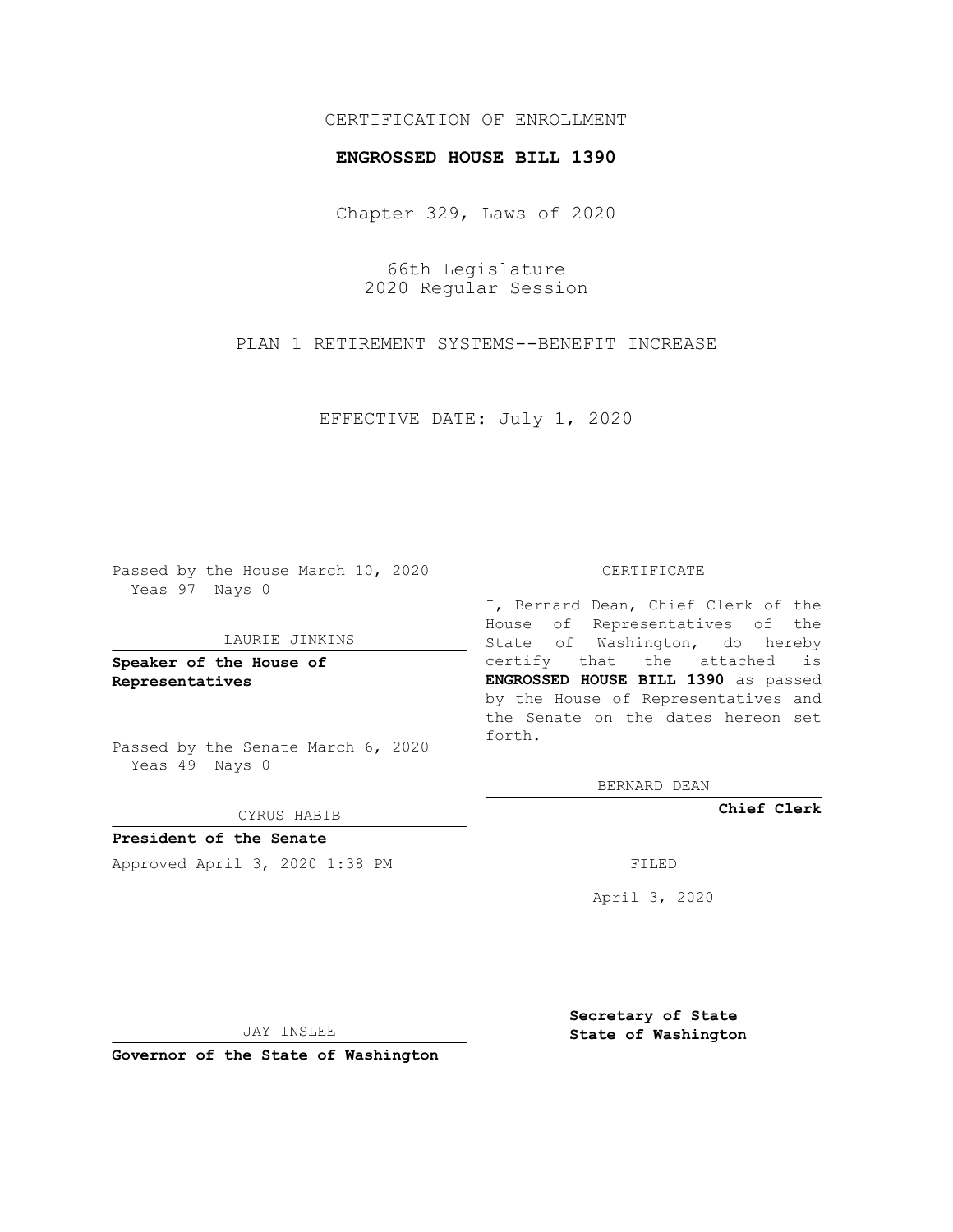## **ENGROSSED HOUSE BILL 1390**

AS AMENDED BY THE SENATE

Passed Legislature - 2020 Regular Session

# **State of Washington 66th Legislature 2019 Regular Session**

**By** Representatives Leavitt, Volz, Dolan, Fitzgibbon, Caldier, Wylie, Pellicciotti, MacEwen, Griffey, Callan, Kilduff, Appleton, Jinkins, Tharinger, Blake, Ramos, Eslick, Slatter, Valdez, Schmick, Shewmake, Doglio, Goodman, Pollet, and Ortiz-Self; by request of Select Committee on Pension Policy

Read first time 01/21/19. Referred to Committee on Appropriations.

 AN ACT Relating to providing a benefit increase to certain retirees of the public employees' retirement system plan 1 and the teachers' retirement system plan 1; amending RCW 41.40.1987 and 4 41.32.4992; and providing an effective date.

5 BE IT ENACTED BY THE LEGISLATURE OF THE STATE OF WASHINGTON:

6 **Sec. 1.** RCW 41.40.1987 and 2018 c 151 s 2 are each amended to 7 read as follows:

 (1) Beneficiaries who are receiving a monthly benefit from the public employees' retirement system plan 1 on July 1, 2017, shall receive, effective July 1, 2018, an increase to their monthly benefit of one and one-half percent multiplied by the beneficiaries' monthly benefit, not to exceed sixty-two dollars and fifty cents.

13 (2) Beneficiaries who are receiving a monthly benefit from the 14 public employees' retirement system plan 1 on July 1, 2019, shall 15 receive, effective July 1, 2020, an increase to their monthly benefit 16 of three percent multiplied by the beneficiaries' monthly benefit, 17 not to exceed sixty-two dollars and fifty cents.

18 (3) This section does not apply to those receiving benefits 19 pursuant to RCW 41.40.1984.